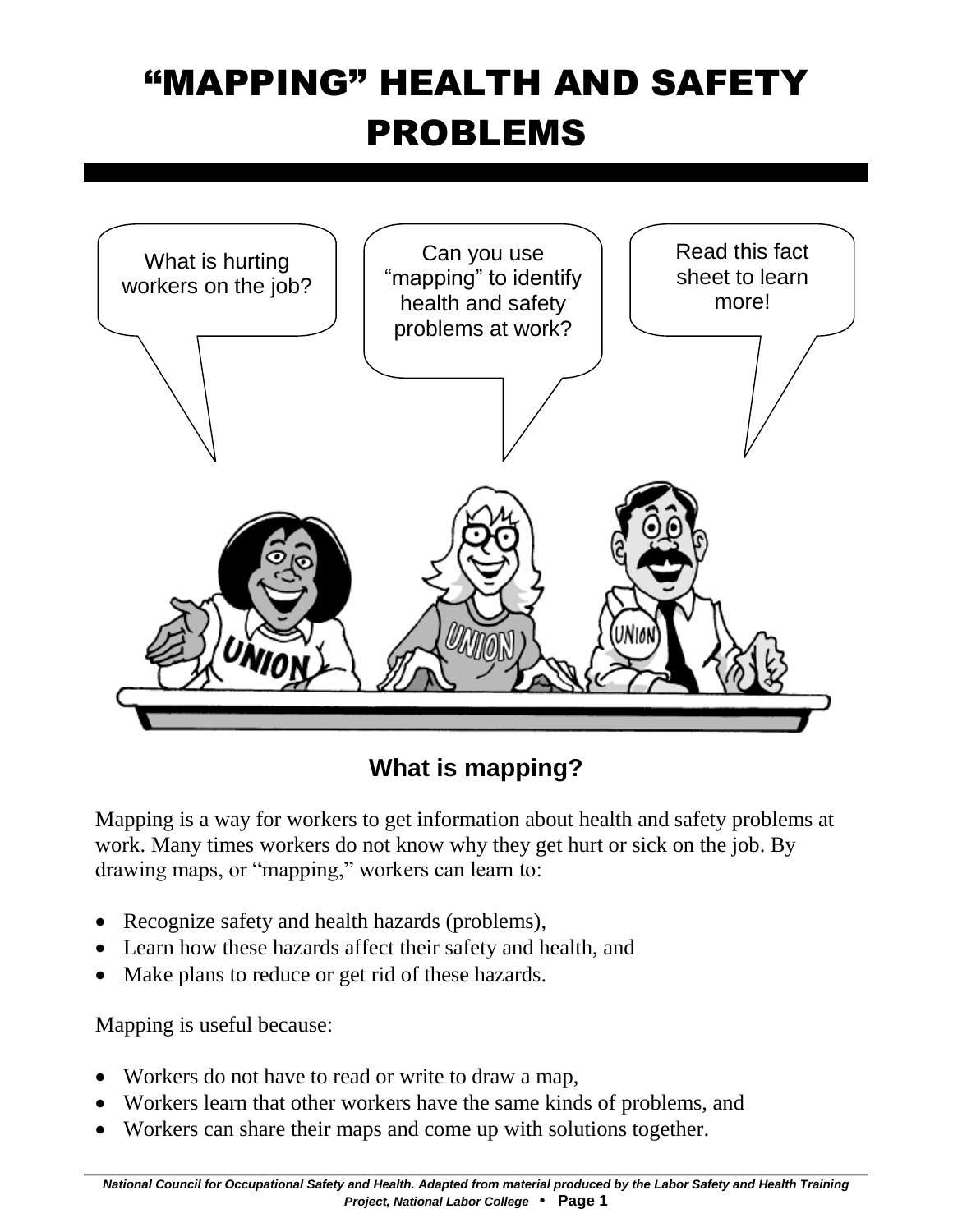

**Are there different types of maps?**

1. **Body Maps:** A body map is a picture that shows what part(s) of a worker's body are getting hurt, sick or stressed by their job. Unions and workers can use body maps to find out what injuries or illnesses workers have in common.



2. **Hazard Maps:** A hazard map shows where there are health and safety problems at work. These problems make workers sick, injured or stressed. By knowing where the hazards are in the workplace, workers and unions can try to correct them.



*National Council for Occupational Safety and Health. Adapted from material produced by the Labor Safety and Health Training Project, National Labor College* **• Page 2**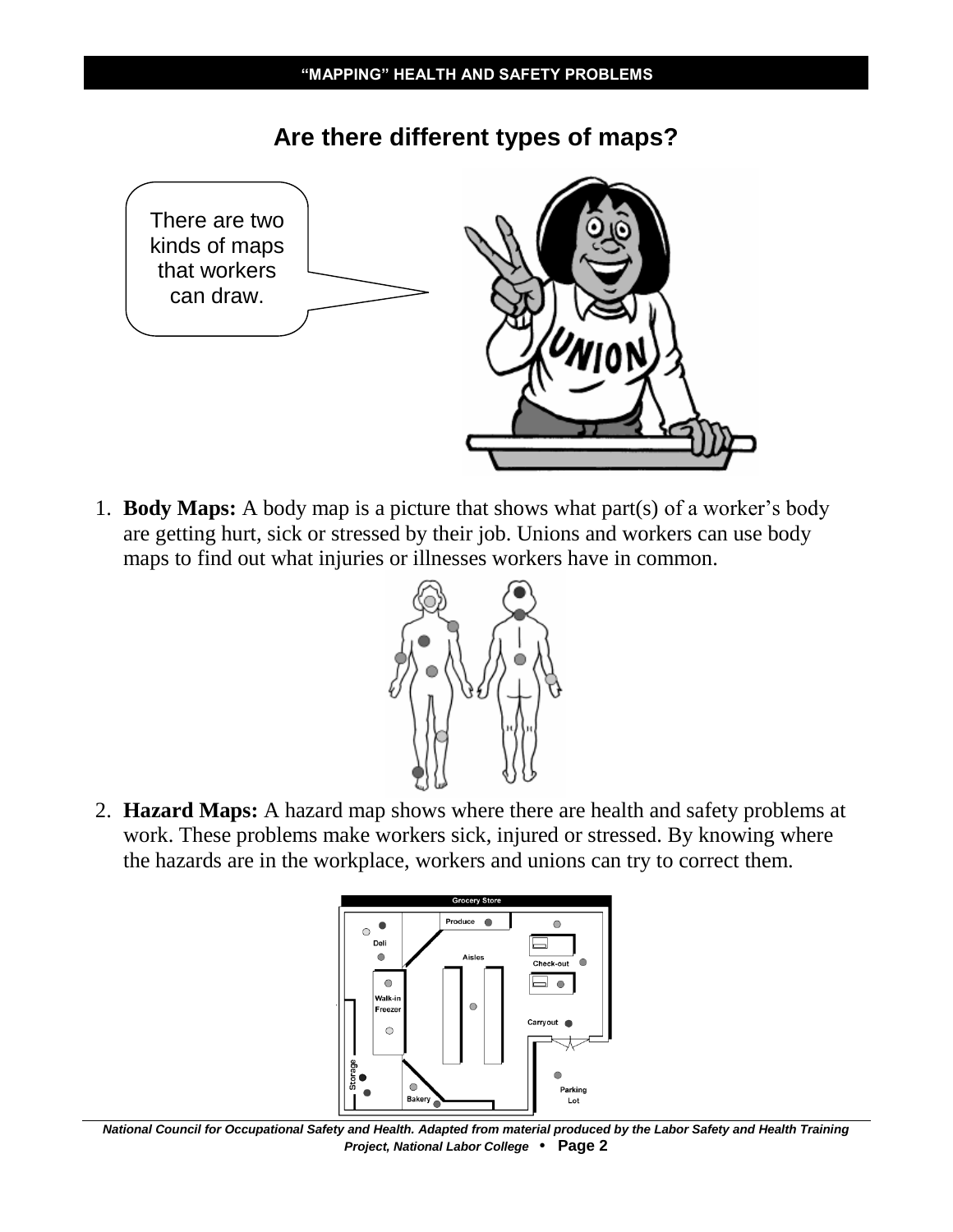#### **BODY MAPPING**



### **You need these materials to make a body map:**

- Flip chart paper
- Markers
- "Sticky dots" in 7 different colors
- Tape
- "Color Code for Body Mapping" (on page 6 of this factsheet)

*National Council for Occupational Safety and Health. Adapted from material produced by the Labor Safety and Health Training Project, National Labor College* **• Page 3**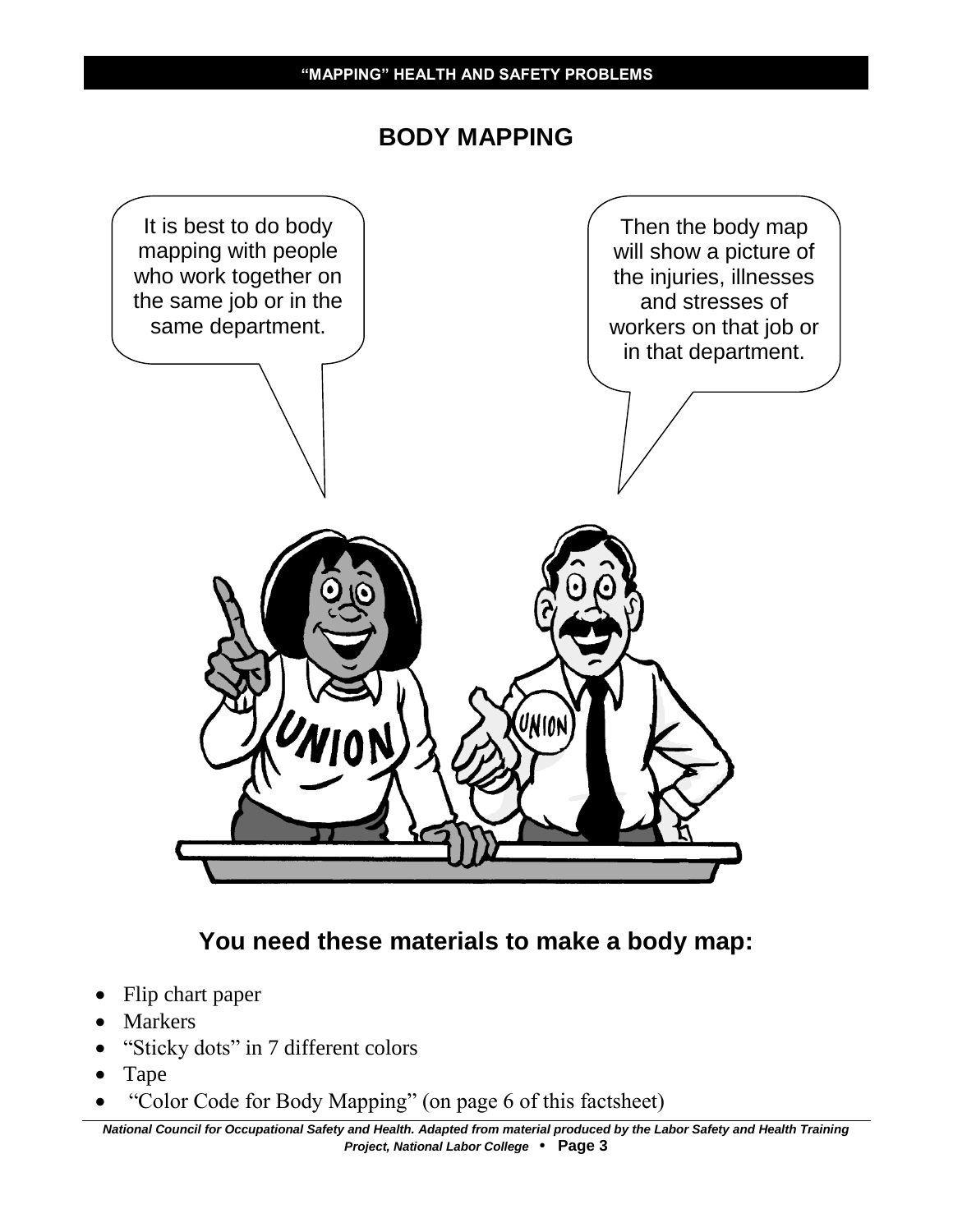### **How to Lead Body Mapping**

Explain to everyone that they are going to make a body map and that a body map is picture that shows what part(s) of a worker's body are getting hurt, sick or stressed by their job.

Put everyone into small groups of four to six people. Ask each small group to gather around a table.

Give each group these things:

- A piece of flip chart paper
- A marker
- A set of "sticky dots" in 7 different colors
- "Color Code for Body Mapping"

Ask each group to find someone who likes to draw. That person should draw a large outline of a body on the flip chart paper using the marker. They can draw a "front" side and a "back" side of the body if they want.



*National Council for Occupational Safety and Health. Adapted from material produced by the Labor Safety and Health Training Project, National Labor College* **• Page 4**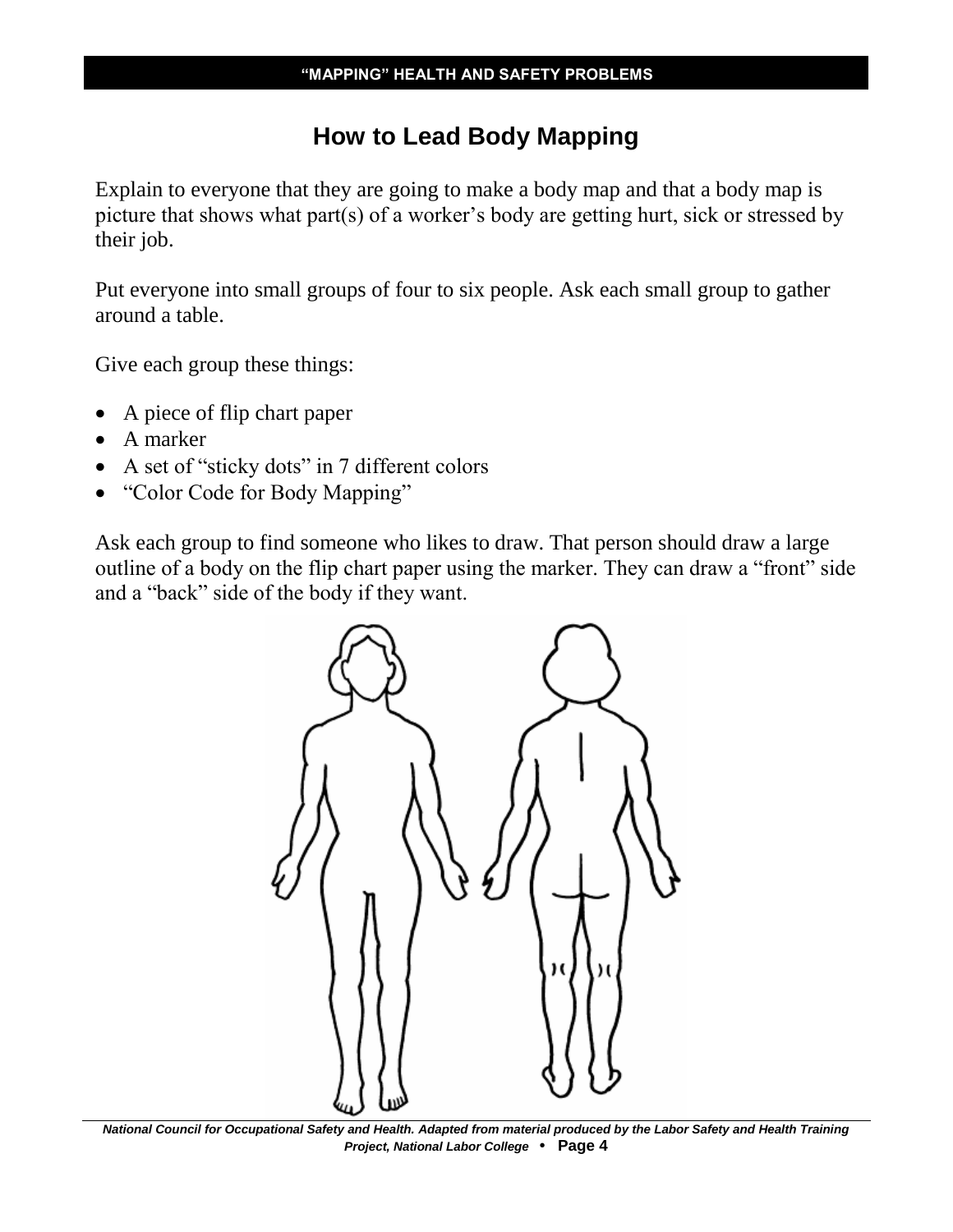

Ask each person to think about problems at their work that cause them to get hurt, sick or stressed. Tell them to put the correct colored dots on the body parts that are affected. For example, a worker who gets sick from a chemical could put a dark green dot near the nose, where the chemical was breathed in. Or they could put the dot on the lungs if the lungs were affected. For occupational stress, some workers could put a yellow dot on the body's head or neck/shoulder if they feel pain there. Others could put the dot on the stomach to show stomachaches.

Explain to the groups that their body map should only show the injuries, illnesses and stresses of workers in their group.

Give the groups 10 minutes to draw their body maps and put the dots on the affected body parts.

After 10 minutes, ask each group to tape their map to a wall where everyone can see it. Ask someone from each group to explain their body map.

Ask the workers to find the most common injuries and illnesses that are on the body maps.

Remind everyone that each dot is caused by a hazard or problem in the workplace that needs to be fixed. The next step is to find out what these problems are so that someone can make a plan to correct them.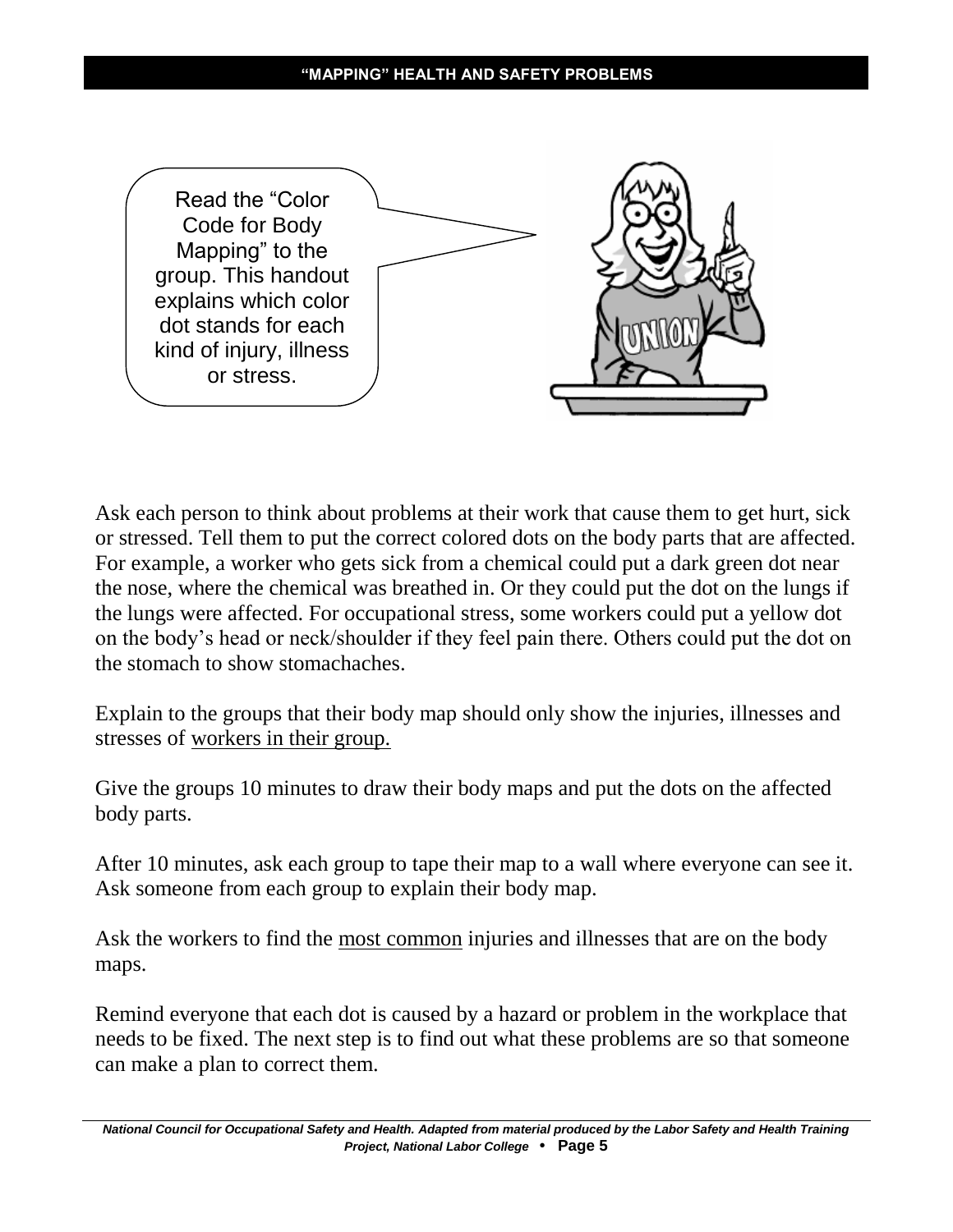# **Color Code for Body Mapping**



| <b>Dot Color</b>   | <b>Injury, Illness or Contact with Something</b>                                                                                  |
|--------------------|-----------------------------------------------------------------------------------------------------------------------------------|
| Red                | If you have been in contact with somebody else's blood (splashed)<br>by blood; stuck by a needle) or body fluid                   |
| Orange             | If you have hurt your back or some other part of your<br>body from doing the same thing over and over again<br>(ergonomic injury) |
| Yellow             | If you have felt stress or gotten sick from stress                                                                                |
| Dark Blue          | If you have been hurt physically or emotionally by violence in<br>your workplace                                                  |
| Dark Green         | If you have had contact with dangerous chemicals, or<br>gotten sick from them                                                     |
| <b>Light Green</b> | For all other health problems caused by your work, such as skin<br>rash, sinus infection, asthma, hearing loss, or cancer         |
| Light Blue         | For all other injuries caused by your work, such as bruises, broken<br>bones, eye injuries, or electric shock                     |

*National Council for Occupational Safety and Health. Adapted from material produced by the Labor Safety and Health Training Project, National Labor College* **• Page 6**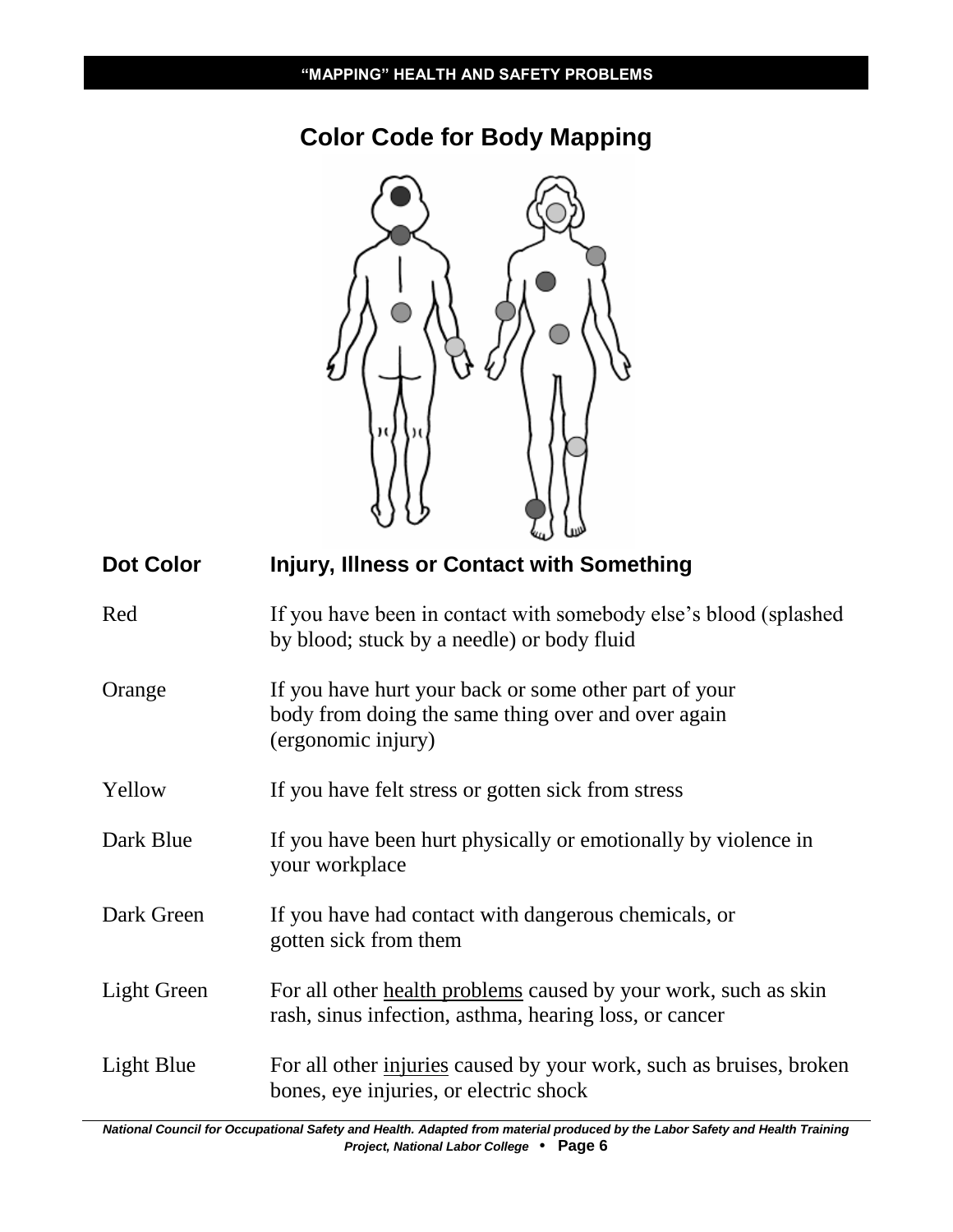#### **HAZARD MAPPING**



You need these materials to make a hazard map:

- Flip chart paper
- Markers
- "Sticky dots" in 6 different colors
- Tape
- "Color Code for Hazard Mapping" (on page 10 of this factsheet)

Explain to everyone that they are going to make a hazard map. A hazard map shows where there are health and safety problems at work.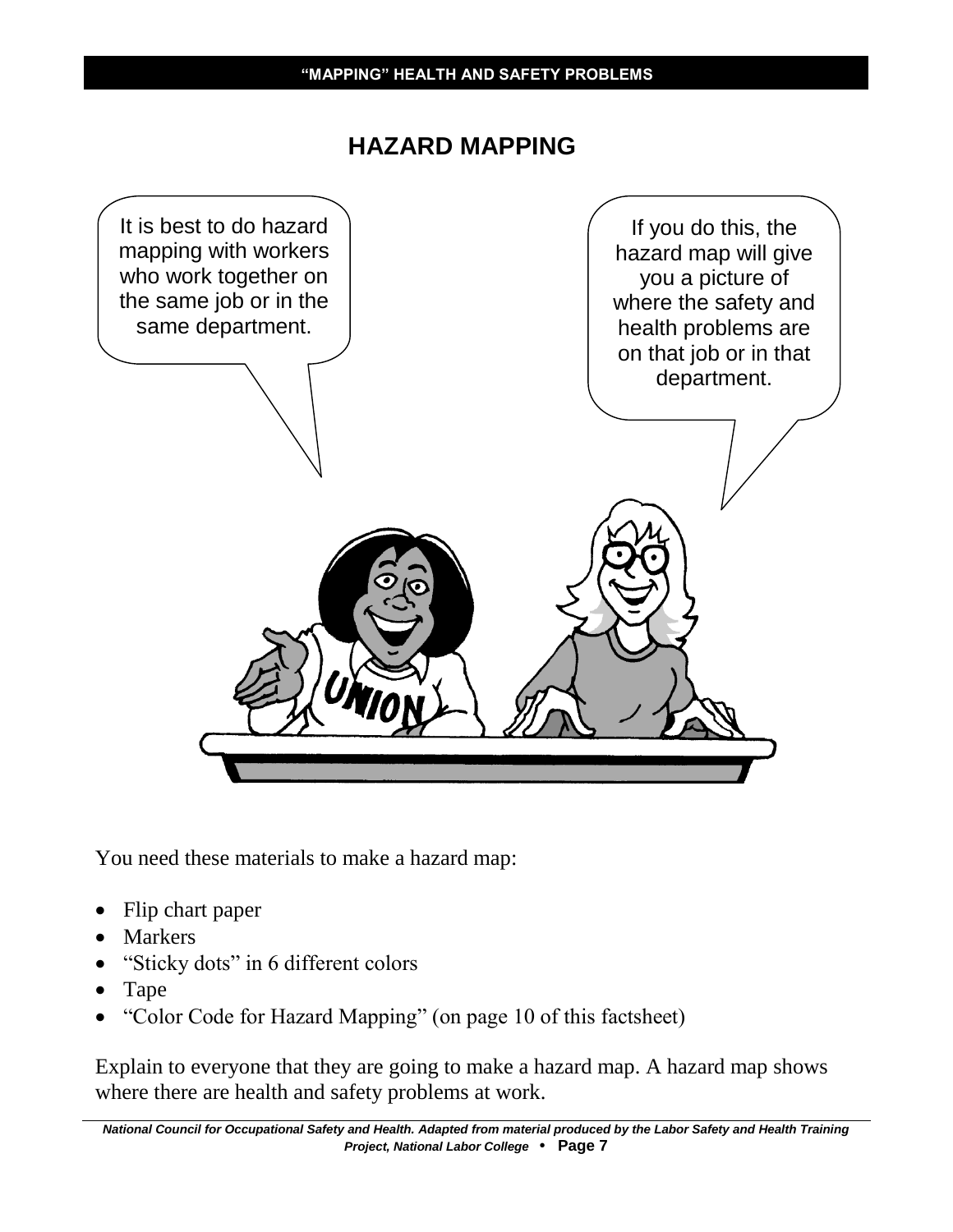#### **How to Lead Hazard Mapping**

Divide everyone into small groups with others who do the same job or work in the same department. Ask each group to gather around a table.

Give each group these things:

- A piece of flip chart paper
- A marker
- A set of "sticky dots" in 6 different colors
- "Color Code for Hazard Mapping"

Ask each group to find someone who likes to draw. That person should draw a picture of their work area including machinery, equipment, workstations, furniture, storage areas, doors and windows.

Then ask the groups to think about the hazards that cause workers to get hurt, sick or stressed on the job. Read the "Color Code for Hazard Mapping" to the group. Ask the workers to use the colored sticky dots to show where these hazards are on their map. Everyone in the group should talk it over as they put the dots on the map.

Give the groups 10 - 15 minutes to draw hazard maps and put the dots on the dangerous work areas. Then have each group tape their map to a wall where everyone can see it.



*National Council for Occupational Safety and Health. Adapted from material produced by the Labor Safety and Health Training Project, National Labor College* **• Page 8**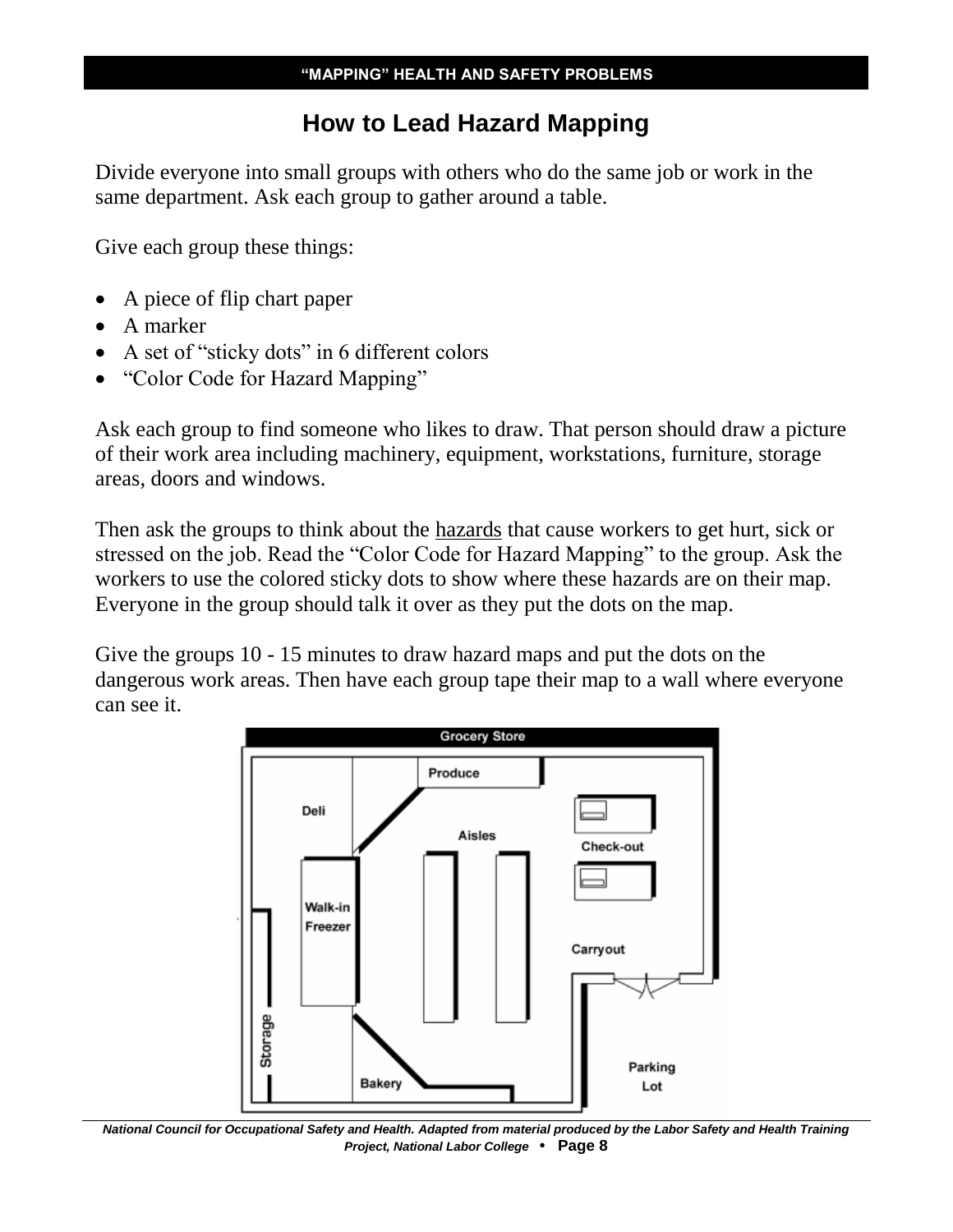## **Locate the Hazards**

Ask someone from each group to explain the different types of hazards that are marked on their hazard map.

After each group has explained their map, ask these questions:

- What are the biggest health and safety problems for workers?
- Where are most people hurt on the job?
- Where have there been changes in a job that makes the job more dangerous?



Ask the workers how they would decide which hazard should be fixed first.

Explain that when a specific hazard gets fixed at the workplace, workers can remove its colored "sticky dot" from the map. If new hazards are found, the workers can add more "sticky dots" to the map. By doing this, workers can see if health and safety problems are being corrected at their workplace.

*National Council for Occupational Safety and Health. Adapted from material produced by the Labor Safety and Health Training Project, National Labor College* **• Page 9**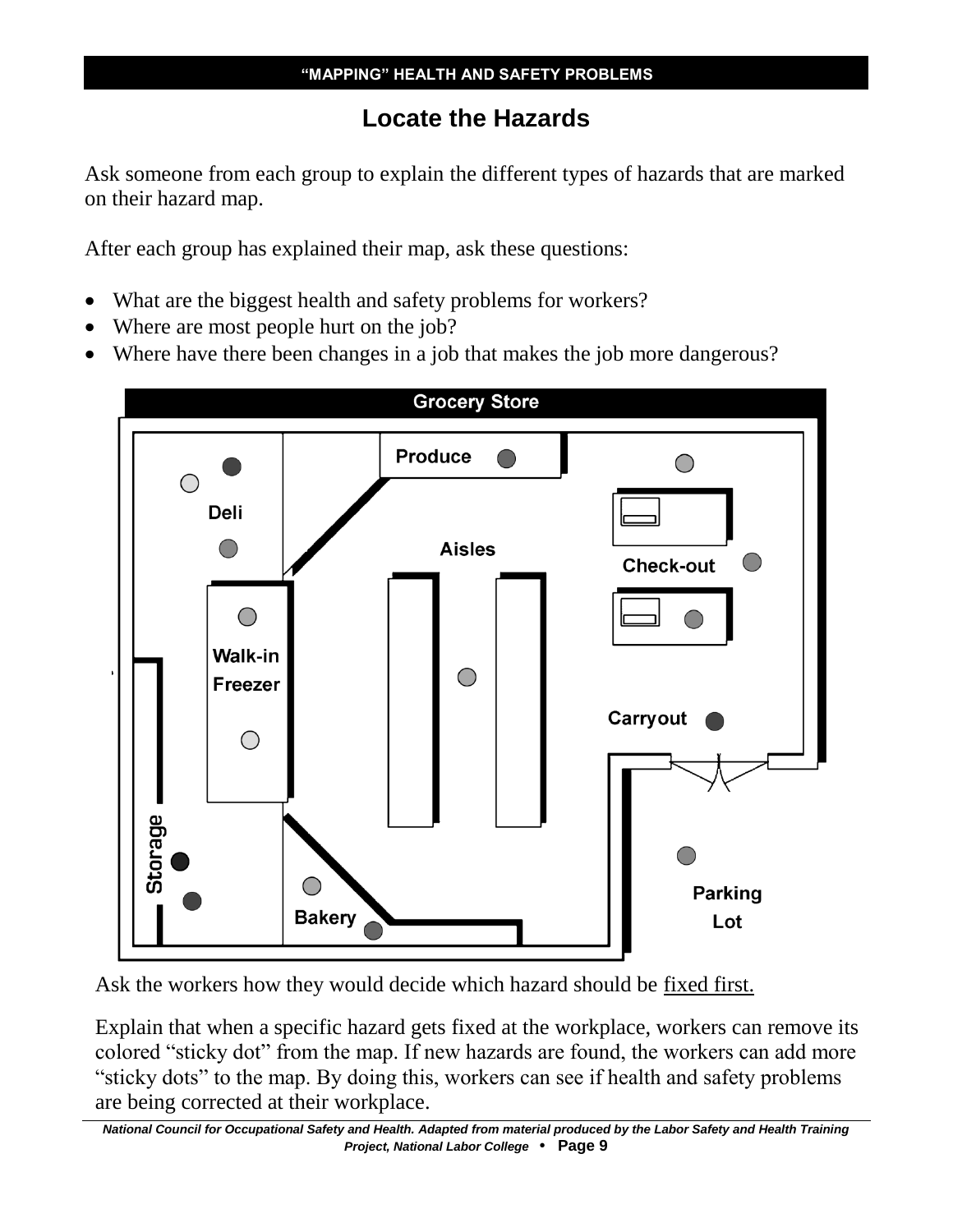# **Color Code for Hazard Mapping**

| <b>Dot Color</b>  | Hazard (problem)                                                                                                                                                                                                                                                       |
|-------------------|------------------------------------------------------------------------------------------------------------------------------------------------------------------------------------------------------------------------------------------------------------------------|
| Red               | Areas or jobs at your work that put you in contact with "biological<br>dangers" such as blood, mold, fungus, or a contagious disease (a<br>disease that you can catch from somebody else)                                                                              |
| Orange            | Areas or jobs at your workplace that hurt your back or another part<br>of your body, because you do the same thing over and over again<br>("ergonomic hazards")                                                                                                        |
| Yellow            | Areas or jobs that give you stress, or problems with how your job is<br>managed (like not enough staff, problems with too much work or<br>having to do it too fast, forced overtime, shift work, having to meet<br>production quotas, harassment, violence)            |
| Dark Blue         | Areas or jobs that put you in contact with "physical hazards" such<br>as noise, vibration, radiation, poor lighting, lack of ventilation, very<br>high temperatures, or very low temperatures                                                                          |
| Green             | Areas or jobs that put you in contact with "chemical hazards" such<br>as solvents, asbestos, silica, latex, formaldehyde, cleaning<br>chemicals, metal dust, diesel fumes, copier or printer fumes                                                                     |
| <b>Light Blue</b> | Areas or jobs that put you in contact with "safety hazards" such as<br>unguarded or unsafe machines or equipment, confined spaces,<br>electrical hazards, fall hazards, slippery floors (also use light blue<br>dots if workers have not received enough job training) |